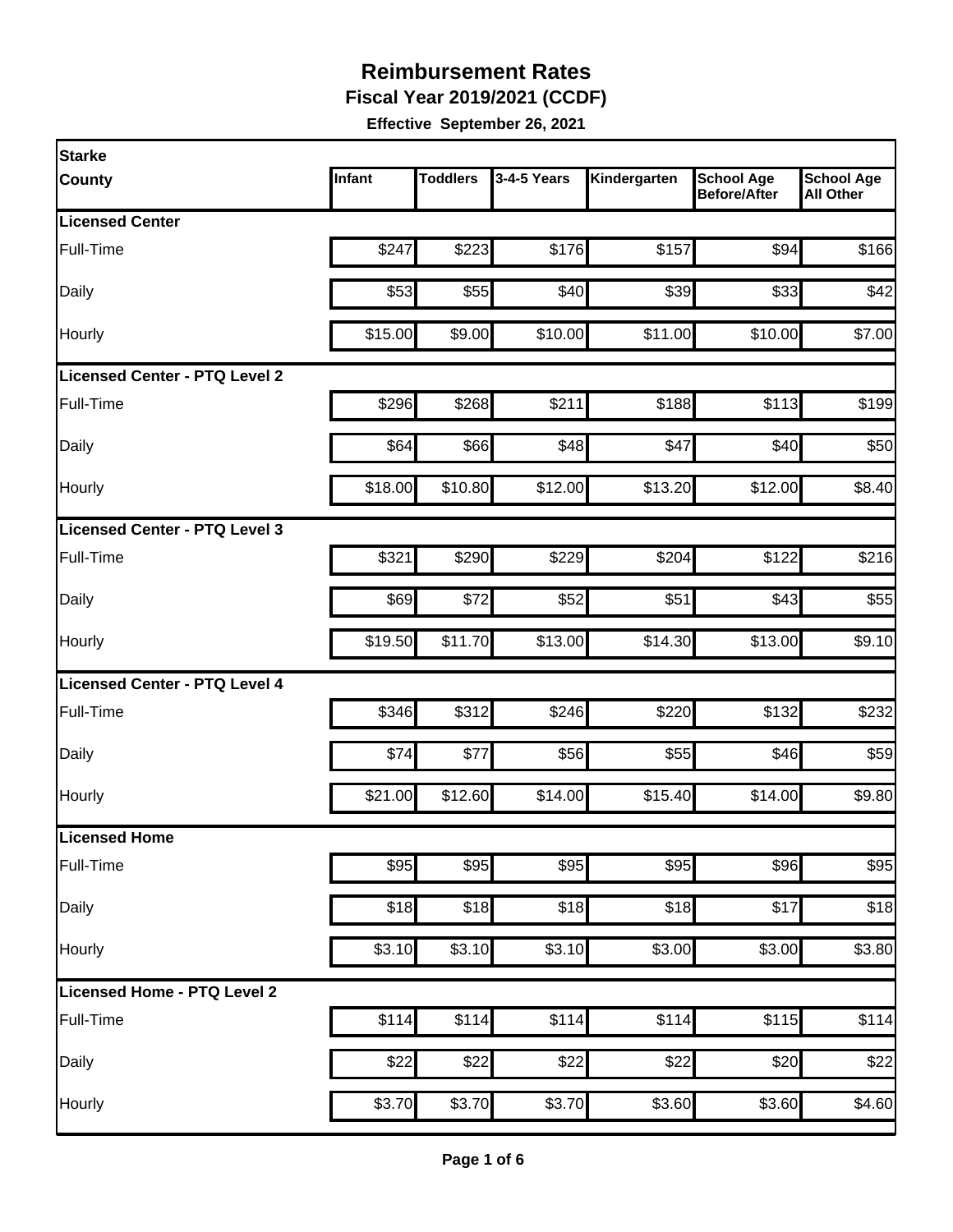**Fiscal Year 2019/2021 (CCDF)** 

| <b>Starke</b>                            |         |                 |                  |              |                                          |                                       |
|------------------------------------------|---------|-----------------|------------------|--------------|------------------------------------------|---------------------------------------|
| <b>County</b>                            | Infant  | <b>Toddlers</b> | 3-4-5 Years      | Kindergarten | <b>School Age</b><br><b>Before/After</b> | <b>School Age</b><br><b>All Other</b> |
| Licensed Home - PTQ Level 3              |         |                 |                  |              |                                          |                                       |
| Full-Time                                | \$124   | \$124           | \$124            | \$124        | \$125                                    | \$124                                 |
| Daily                                    | \$23    | \$23            | \$23             | \$23         | \$22                                     | \$23                                  |
| Hourly                                   | \$4.00  | \$4.00          | \$4.00           | \$3.90       | \$3.90                                   | \$4.90                                |
| Licensed Home - PTQ Level 4              |         |                 |                  |              |                                          |                                       |
| Full-Time                                | \$133   | \$133           | \$133            | \$133        | \$134                                    | \$133                                 |
| Daily                                    | \$25    | \$25            | \$25             | \$25         | \$24                                     | \$25                                  |
| Hourly                                   | \$4.30  | \$4.30          | \$4.30           | \$4.20       | \$4.20                                   | \$5.30                                |
| <b>Registered Ministry</b>               |         |                 |                  |              |                                          |                                       |
| Full-Time                                | \$97    | \$75            | \$70             | \$70         | \$40                                     | \$68                                  |
| Daily                                    | \$19    | \$16            | \$16             | \$13         | \$10                                     | \$16                                  |
| Hourly                                   | \$3.10  | \$2.50          | \$2.50           | \$2.50       | \$2.70                                   | \$2.70                                |
| <b>Registered Ministry - PTQ Level 1</b> |         |                 |                  |              |                                          |                                       |
| Full-Time                                | \$172   | \$149           | \$123            | \$114        | \$67                                     | \$117                                 |
| Daily                                    | \$36    | \$36            | \$28             | \$26         | \$22                                     | \$29                                  |
| Hourly                                   | \$9.10  | \$5.80          | \$6.30           | \$6.80       | \$6.40                                   | \$4.90                                |
| <b>Registered Ministry - PTQ Level 2</b> |         |                 |                  |              |                                          |                                       |
| Full-Time                                | \$296   | \$268           | \$211            | \$188        | \$113                                    | $\overline{$199}$                     |
| Daily                                    | \$64    | \$66]           | $\overline{$48}$ | \$47         | \$40                                     | \$50                                  |
| Hourly                                   | \$18.00 | \$10.80         | \$12.00          | \$13.20      | \$12.00                                  | \$8.40                                |
| <b>Registered Ministry - PTQ Level 3</b> |         |                 |                  |              |                                          |                                       |
| Full-Time                                | \$321   | \$290           | \$229            | \$204        | \$122                                    | \$216                                 |
| Daily                                    | \$69    | \$72            | $\overline{$}52$ | \$51         | $\overline{$}43$                         | \$55                                  |
| Hourly                                   | \$19.50 | \$11.70         | \$13.00          | \$14.30      | \$13.00                                  | \$9.10                                |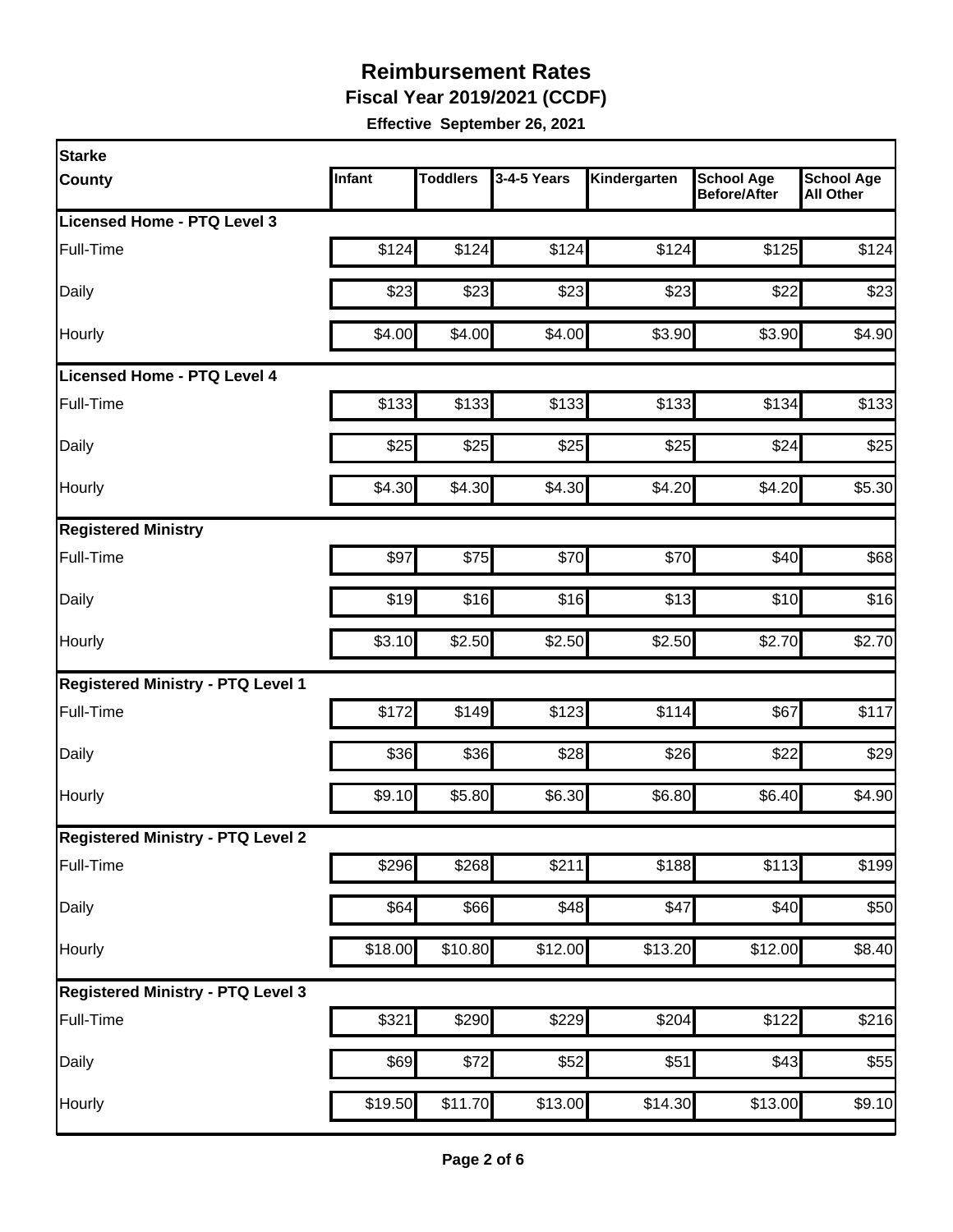**Fiscal Year 2019/2021 (CCDF)** 

| Starke                                   |         |                 |             |              |                                          |                                       |
|------------------------------------------|---------|-----------------|-------------|--------------|------------------------------------------|---------------------------------------|
| <b>County</b>                            | Infant  | <b>Toddlers</b> | 3-4-5 Years | Kindergarten | <b>School Age</b><br><b>Before/After</b> | <b>School Age</b><br><b>All Other</b> |
| <b>Registered Ministry - PTQ Level 4</b> |         |                 |             |              |                                          |                                       |
| Full-Time                                | \$346   | \$312           | \$246       | \$220        | \$132                                    | \$232                                 |
| Daily                                    | \$74    | \$77            | \$56        | \$55         | \$46                                     | \$59                                  |
| Hourly                                   | \$21.00 | \$12.60         | \$14.00     | \$15.40      | \$14.00                                  | \$9.80                                |
| <b>Exempt Center</b>                     |         |                 |             |              |                                          |                                       |
| Full-Time                                | \$97    | \$75            | \$70        | \$70         | \$40                                     | \$68                                  |
| Daily                                    | \$19    | \$16            | \$16        | \$13         | \$10                                     | \$16                                  |
| Hourly                                   | \$3.10  | \$2.50          | \$2.50      | \$2.50       | \$2.70                                   | \$2.70                                |
| <b>Accredited Exempt Center</b>          |         |                 |             |              |                                          |                                       |
| Full-Time                                | \$120   | \$100           | \$92        | \$88         | \$63                                     | \$88                                  |
| Daily                                    | \$24    | \$22            | \$21        | \$21         | \$15                                     | \$21                                  |
| Hourly                                   | \$3.40  | \$3.70          | \$3.90      | \$3.90       | \$3.30                                   | \$4.00                                |
| <b>Exempt Home</b>                       |         |                 |             |              |                                          |                                       |
| Full-Time                                | \$62    | \$62            | \$62        | \$62         | \$62                                     | \$62                                  |
| Daily                                    | \$14    | \$14            | \$14        | \$9          | \$13                                     | \$14                                  |
| Hourly                                   | \$2.20  | \$2.20          | \$2.20      | \$2.20       | \$2.20                                   | \$2.20                                |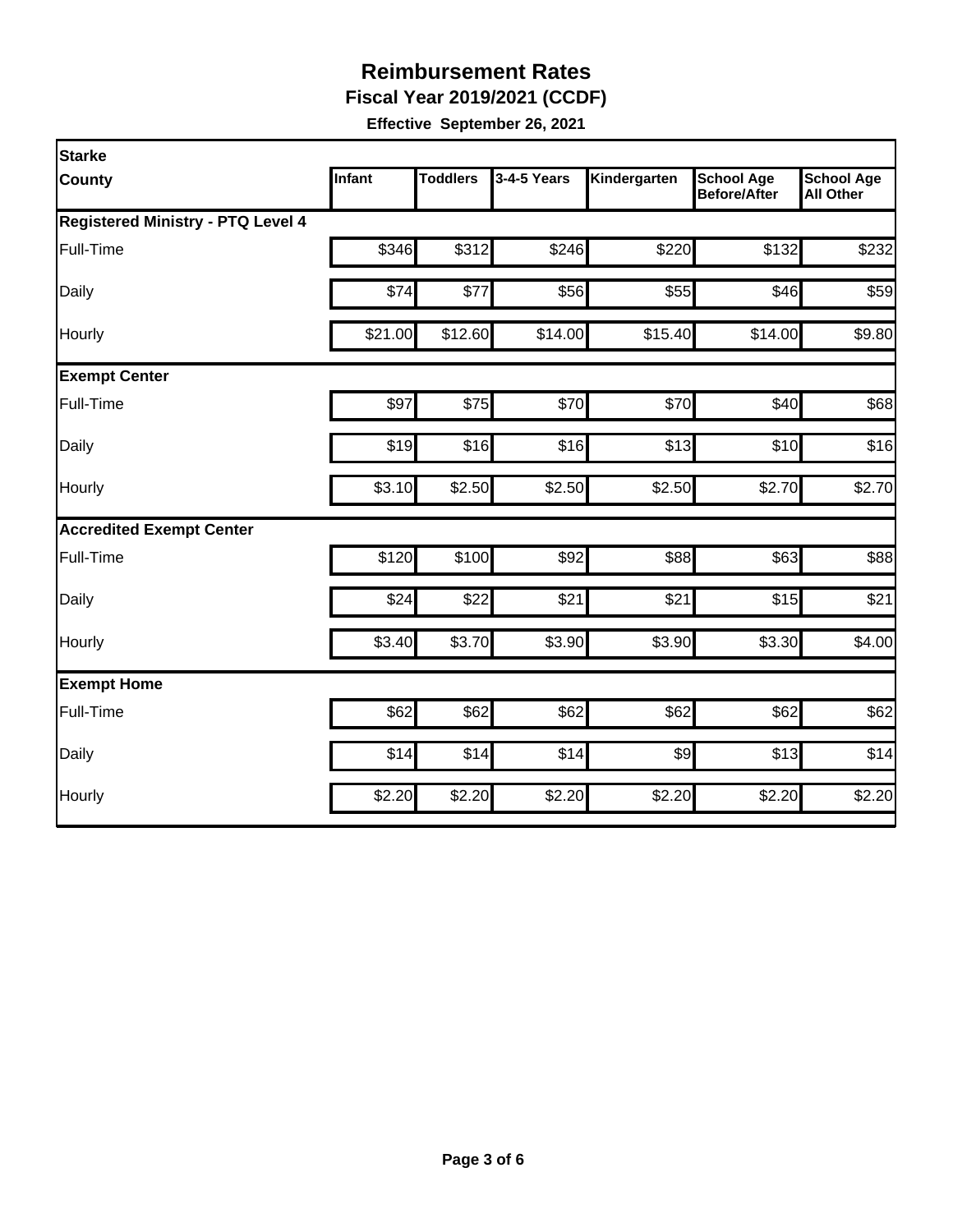#### **Reimbursement Rates School Year 2019/2021 (OMW Pre-K)**

| <b>Starke</b>                     |        |                 |             |              |                                   |                                       |
|-----------------------------------|--------|-----------------|-------------|--------------|-----------------------------------|---------------------------------------|
| <b>County</b>                     | Infant | <b>Toddlers</b> | 3-4-5 Years | Kindergarten | <b>School Age</b><br>Before/After | <b>School Age</b><br><b>All Other</b> |
| Licensed Center - PTQ Level 3     |        |                 |             |              |                                   |                                       |
| Full-Time                         |        |                 | \$251.90    |              |                                   |                                       |
| Daily                             |        |                 |             |              |                                   |                                       |
| Hourly                            |        |                 |             |              |                                   |                                       |
| Licensed Center - PTQ Level 4     |        |                 |             |              |                                   |                                       |
| Full-Time                         |        |                 | \$270.60    |              |                                   |                                       |
| Daily                             |        |                 |             |              |                                   |                                       |
| Hourly                            |        |                 |             |              |                                   |                                       |
| Licensed Home - PTQ Level 3       |        |                 |             |              |                                   |                                       |
| Full-Time                         |        |                 | \$136.40    |              |                                   |                                       |
| Daily                             |        |                 |             |              |                                   |                                       |
| Hourly                            |        |                 |             |              |                                   |                                       |
| Licensed Home - PTQ Level 4       |        |                 |             |              |                                   |                                       |
| Full-Time                         |        |                 | \$146.30    |              |                                   |                                       |
| Daily                             |        |                 |             |              |                                   |                                       |
| Hourly                            |        |                 |             |              |                                   |                                       |
| VCP Ministry - PTQ Level 0        |        |                 |             |              |                                   |                                       |
| Full-Time                         |        |                 | \$77.00     |              |                                   |                                       |
| Daily                             |        |                 |             |              |                                   |                                       |
| Hourly                            |        |                 |             |              |                                   |                                       |
| <b>VCP Ministry - PTQ Level 3</b> |        |                 |             |              |                                   |                                       |
| Full-Time                         |        |                 | \$251.90    |              |                                   |                                       |
| Daily                             |        |                 |             |              |                                   |                                       |
| Hourly                            |        |                 |             |              |                                   |                                       |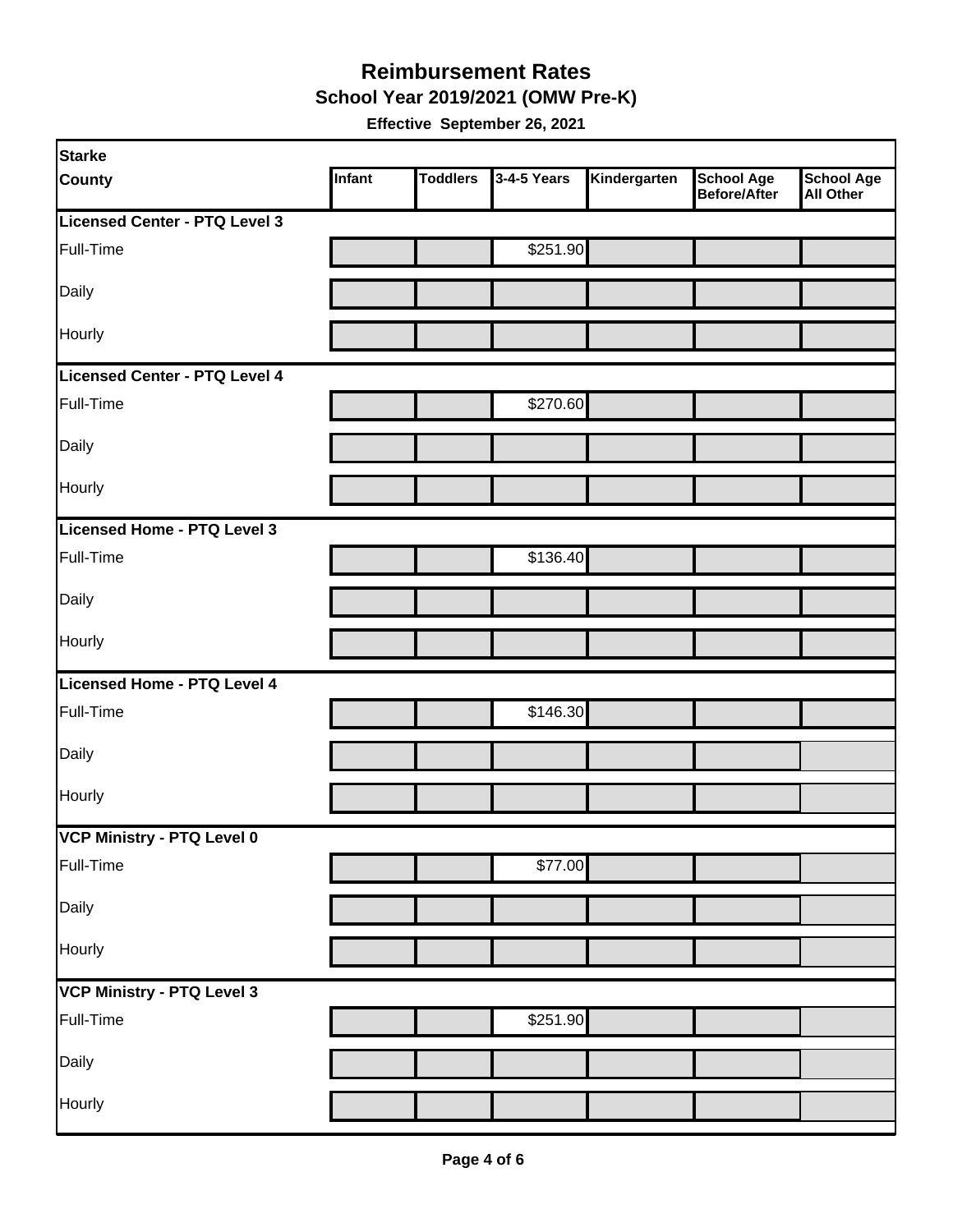**School Year 2019/2021 (OMW Pre-K)** 

| <b>Starke</b>                                  |        |                 |             |              |                                          |                                       |  |  |
|------------------------------------------------|--------|-----------------|-------------|--------------|------------------------------------------|---------------------------------------|--|--|
| <b>County</b>                                  | Infant | <b>Toddlers</b> | 3-4-5 Years | Kindergarten | <b>School Age</b><br><b>Before/After</b> | <b>School Age</b><br><b>All Other</b> |  |  |
| <b>VCP Ministry - PTQ Level 4</b>              |        |                 |             |              |                                          |                                       |  |  |
| Full-Time                                      |        |                 | \$270.60    |              |                                          |                                       |  |  |
| Daily                                          |        |                 |             |              |                                          |                                       |  |  |
| Hourly                                         |        |                 |             |              |                                          |                                       |  |  |
| Private Accredited School - PTQ Level 0        |        |                 |             |              |                                          |                                       |  |  |
| Full-Time                                      |        |                 | \$101.20    |              |                                          |                                       |  |  |
| Daily                                          |        |                 |             |              |                                          |                                       |  |  |
| Hourly                                         |        |                 |             |              |                                          |                                       |  |  |
| Private Accredited School - PTQ Level 1        |        |                 |             |              |                                          |                                       |  |  |
| Full-Time                                      |        |                 | \$101.20    |              |                                          |                                       |  |  |
| Daily                                          |        |                 |             |              |                                          |                                       |  |  |
| <b>Hourly</b>                                  |        |                 |             |              |                                          |                                       |  |  |
| Private Accredited School - PTQ Level 2        |        |                 |             |              |                                          |                                       |  |  |
| Full-Time                                      |        |                 | \$101.20    |              |                                          |                                       |  |  |
| Daily                                          |        |                 |             |              |                                          |                                       |  |  |
| Hourly                                         |        |                 |             |              |                                          |                                       |  |  |
| Private Accredited School - PTQ Level 3        |        |                 |             |              |                                          |                                       |  |  |
| Full-Time                                      |        |                 | \$101.20    |              |                                          |                                       |  |  |
| Daily                                          |        |                 |             |              |                                          |                                       |  |  |
| Hourly                                         |        |                 |             |              |                                          |                                       |  |  |
| <b>Private Accredited School - PTQ Level 4</b> |        |                 |             |              |                                          |                                       |  |  |
| Full-Time                                      |        |                 | \$101.20    |              |                                          |                                       |  |  |
| Daily                                          |        |                 |             |              |                                          |                                       |  |  |
| Hourly                                         |        |                 |             |              |                                          |                                       |  |  |